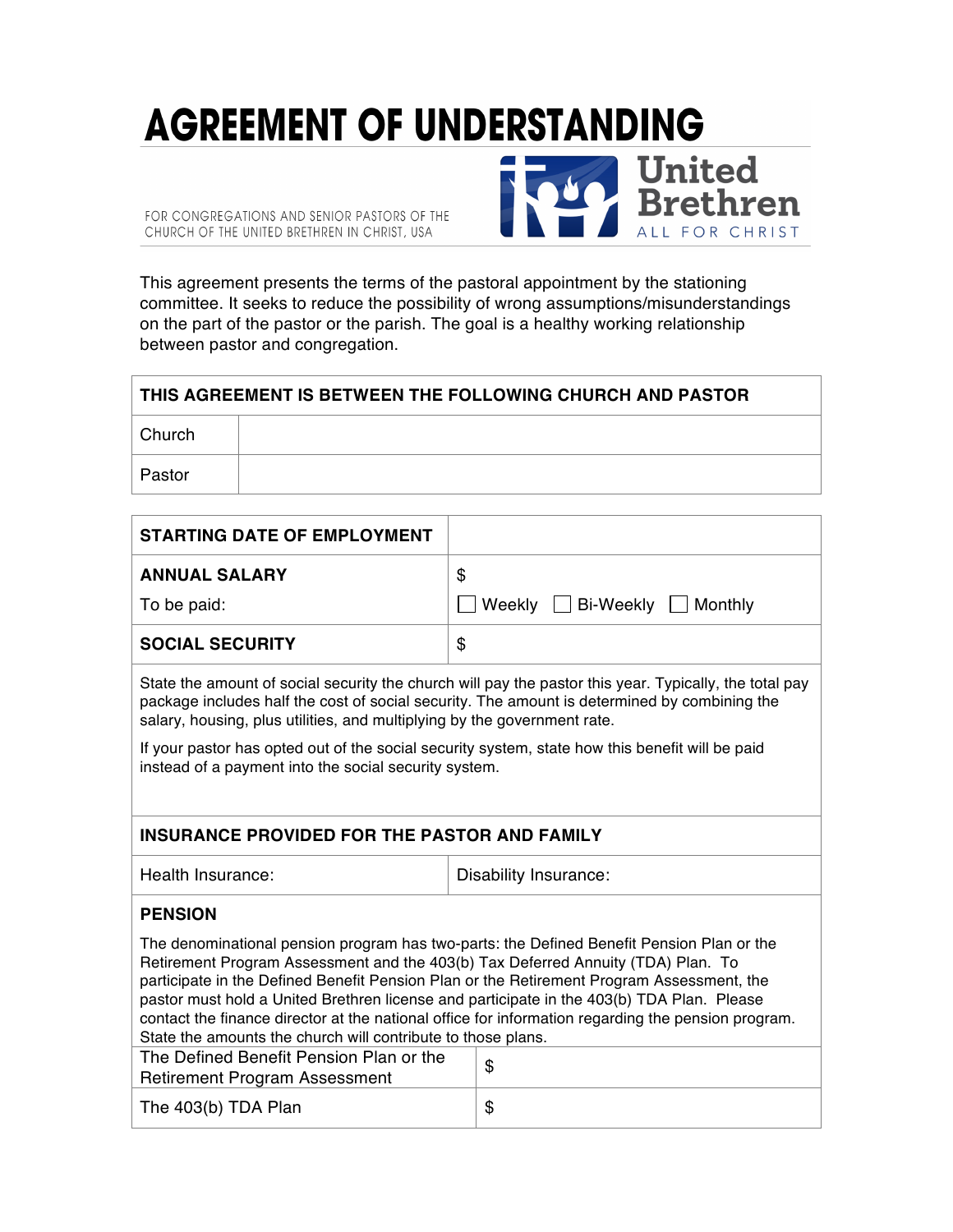| <b>HOUSING</b>                                                                                                                                    |                            |  |
|---------------------------------------------------------------------------------------------------------------------------------------------------|----------------------------|--|
| Will the church provide a parsonage?                                                                                                              | Yes<br><b>No</b>           |  |
| Fair monthly rental value of the parsonage.                                                                                                       | \$                         |  |
| State any expectations or restrictions concerning the parsonage (if any).                                                                         |                            |  |
| Will the church provide housing allowance<br>so the pastor can rent or buy a home?                                                                | Yes<br>No                  |  |
| Monthly housing allowance.                                                                                                                        | \$                         |  |
| <b>UTILITIES</b>                                                                                                                                  |                            |  |
| What utilities will the church pay as part of the housing package?                                                                                |                            |  |
| How are the utility bills paid?<br>By the church treasurer<br>The pastor pays the utility bills and submits an expense voucher<br>Other. Explain: |                            |  |
| <b>VACATION</b>                                                                                                                                   |                            |  |
| State the number of weeks of vacation per year.                                                                                                   |                            |  |
| (Standard guidelines: 1-5 years of service in the denomination: 2 weeks; 6-10 years: 3<br>weeks; 11-20 years: 4 weeks; 21+ years: 5 weeks.)       |                            |  |
| How long does the pastor need to be at the church before receiving vacation time?                                                                 |                            |  |
| State any expectations of the pastor regarding vacation time.                                                                                     |                            |  |
| <b>CONTINUING EDUCATION BUDGET</b>                                                                                                                |                            |  |
| What is the annual continuing education amount budgeted for the pastor? \$                                                                        |                            |  |
| <b>MOVING EXPENSES</b>                                                                                                                            |                            |  |
| State the moving arrangements (rental truck, professional mover) and who is<br>responsible for paying the moving expenses. \$                     |                            |  |
| <b>TRAVEL EXPENSES</b>                                                                                                                            |                            |  |
| Amount the church will pay per mile.                                                                                                              | cents                      |  |
| For a maximum of how many miles?                                                                                                                  | No limit<br>miles per year |  |

How often must the pastor turn in travel expenses to the church treasurer?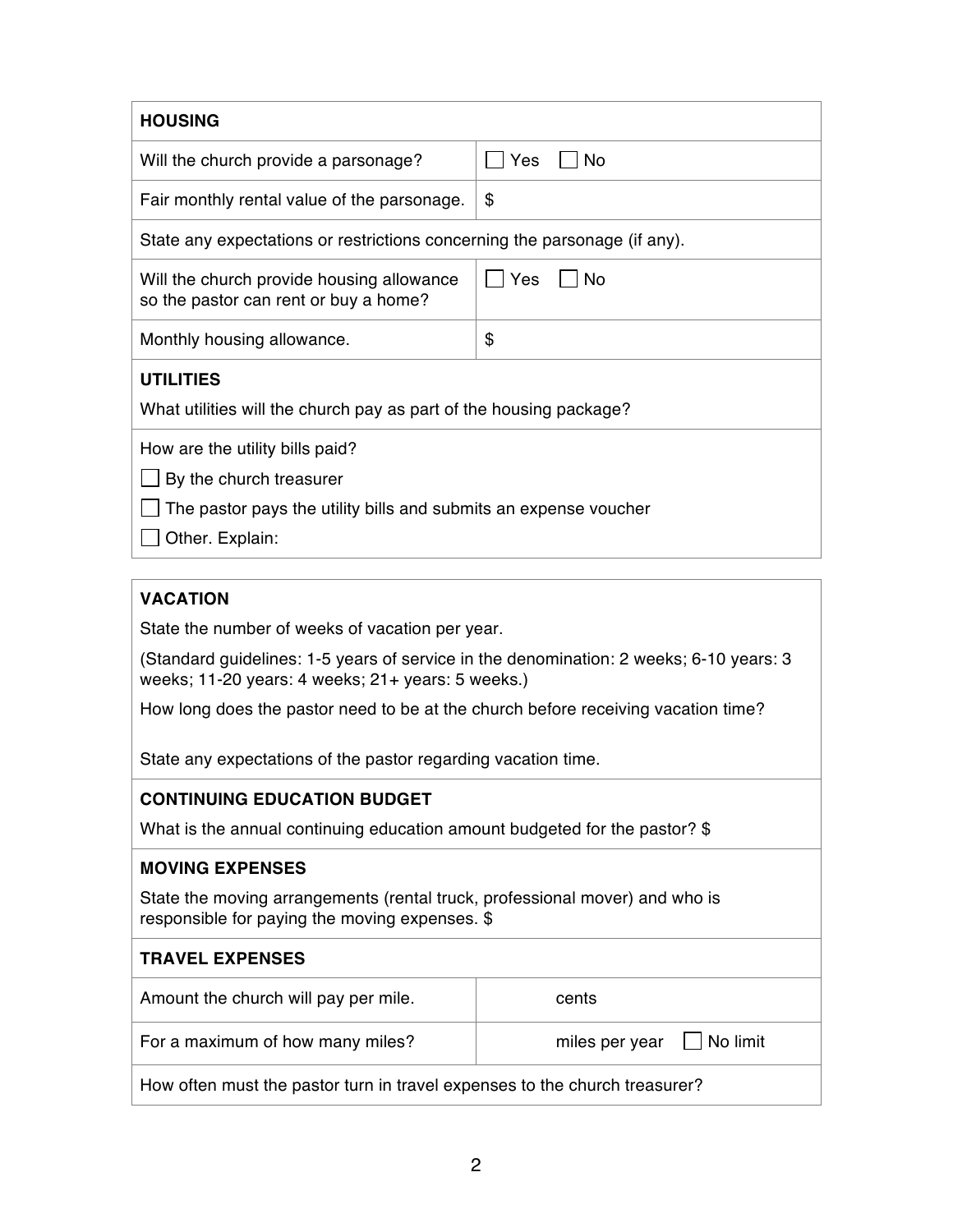| State any special arrangements regarding travel expenses.                                                            |                              |  |
|----------------------------------------------------------------------------------------------------------------------|------------------------------|--|
| <b>REIMBURSEMENT FOR CHURCH EXPENSES</b>                                                                             |                              |  |
| State when salary and benefits will be reviewed by the Personnel Relations Commission<br>or Board of Administration. |                              |  |
| What professional ministry expenses will the church cover?                                                           |                              |  |
| Home entertainment                                                                                                   | Ministerial luncheons, etc.  |  |
| Work-related meals                                                                                                   | Book allowance               |  |
| Continuing education                                                                                                 | Periodicals                  |  |
| Conference expenses                                                                                                  | <b>Professional dues</b>     |  |
| Equipment                                                                                                            | Civic activities             |  |
| Other expenses to be reimbursed (state):                                                                             |                              |  |
| <b>REVIEW OF SALARY AND BENEFITS</b>                                                                                 |                              |  |
| State when salary and benefits will be reviewed by the Personnel Relations Commission<br>or Board of Administration. |                              |  |
| <b>SPOUSE</b>                                                                                                        | <b>No</b>                    |  |
| Is your spouse employed?                                                                                             | Yes<br>Part-time<br>Fulltime |  |
| SPECIAL UNDERSTANDINGS (schooling, working spouse, pets, etc.)                                                       |                              |  |

| <b>PRC/BOARD CHAIR</b><br>Signature |  |
|-------------------------------------|--|
| <b>Printed Name</b>                 |  |
| Date                                |  |
| <b>PASTOR</b><br>Signature          |  |
| <b>Printed Name</b>                 |  |
| Date                                |  |
| <b>CLUSTER LEADER</b><br>Signature  |  |
| <b>Printed Name</b>                 |  |